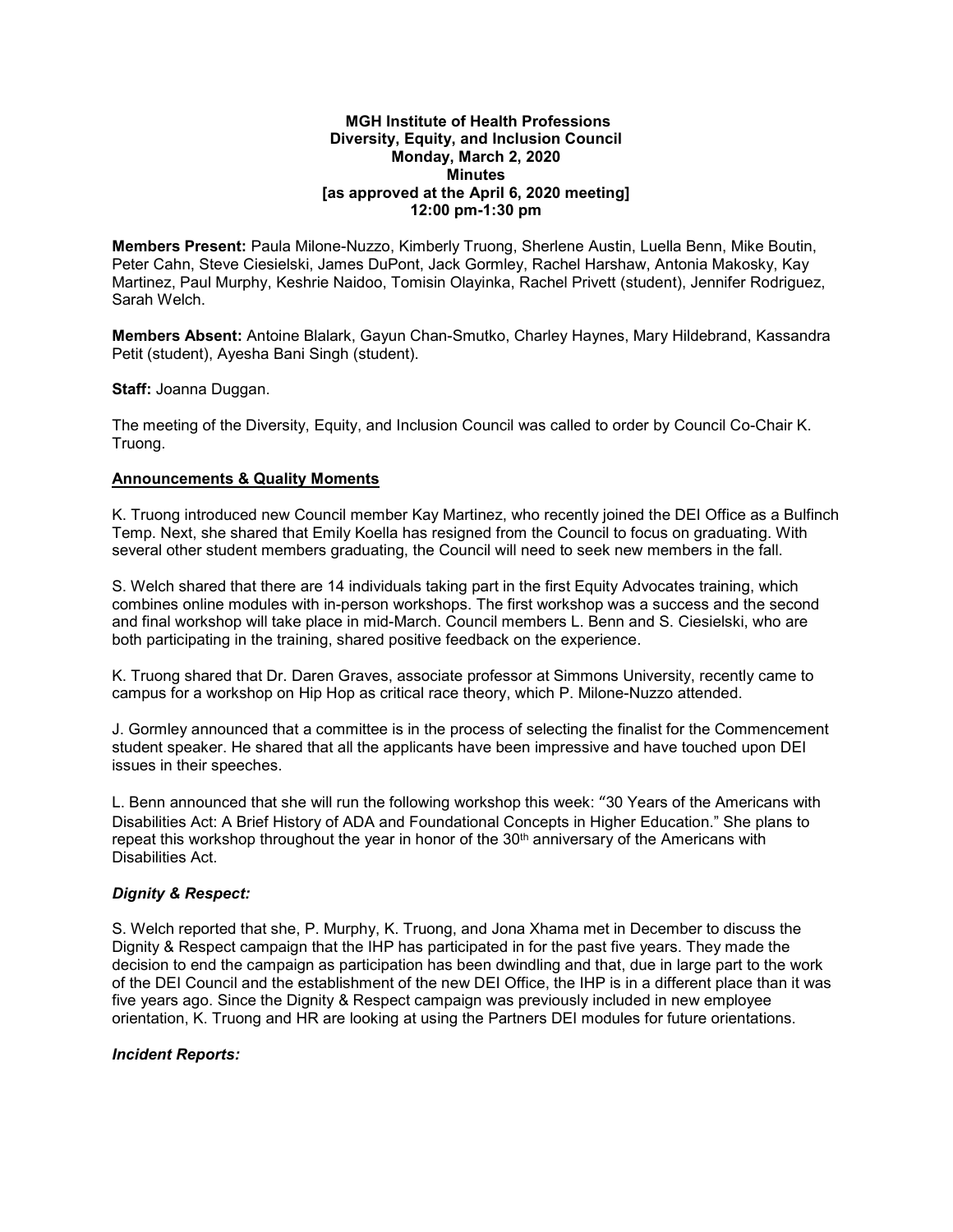K. Truong announced that K. Martinez has been continuing the work Leah Gordon began prior to her departure from the IHP to provide more comprehensive information for students on how to file incident reports. The goal is to have the information on the website in the next month.

## *Baugh Lecture:*

K. Truong reminded the Council that the Baugh Lecture will be on May 8. This year's speaker, Marcus Engel, will meet with a small group of faculty and staff in the morning and, following a luncheon, deliver the lecture in the afternoon. The event will be held in the new 1CW space, which holds 250 people. With just 60 RSVPs so far, K. Truong asked Council members to encourage people to RSVP and to share the link with people outside the IHP, as the event is open to the public. P. Milone-Nuzzo asked that the Enrollment office engage with students entering in the fall to let them know about the lecture. The Communications Office will provide flyers for the event at the upcoming nursing accepted student open house.

### **Approval of the Minutes**

The minutes of November 18, 2019 were approved as amended.

### **Inclusive Excellence Model**

K. Truong initiated a discussion with the Council regarding the Inclusive Excellence model. This model grew out of the DEI Council several years ago and is featured on our website, but K. Truong questioned whether we are currently using the model or should we consider using a different model to guide our work.

One alternative model suggested by K. Truong was the CECE (Culturally Engaging Campus Environments) Model. However, this model focuses on students only and does not include faculty and staff. P. Milone-Nuzzo recommended that we find one model that works best, rather than using multiple models.

After some discussion, Council members felt it would be helpful to conduct an evaluation to determine where we are currently. K. Truong will distribute a survey to the DEI Council to do a temperature check.

#### **Diversity Recruitment Task Force**

J. DuPont shared that one area the Office of Enrollment Services has been working on is developing more formalized marketing and recruitment plans for each program. Part of these plans is to increase student diversity, but different strategies are needed depending on what groups are being targeted. He asked if any Council members would like to volunteer to work with the Admissions staff on tactics to increase diversity. R. Harshaw and J. Rodriguez volunteered. It was then suggested that he consider opening this opportunity up to those beyond the Council, including students. Another recommendation was to engage someone from the Development Office to consider financial aid options.

Council members also suggested the following strategies for OES to consider:

- Removing the GRE as an admissions requirement
- Highlight the academic support services available to students
- Consider issues first generation students face, such as food insecurity
- Look for opportunities to provide student housing

J. Gormley asked J. DuPont if it would be possible to offer a workshop to educate people about the recruitment process in general.

# **Task Force Reports:**

# *Increasing Student Voice*